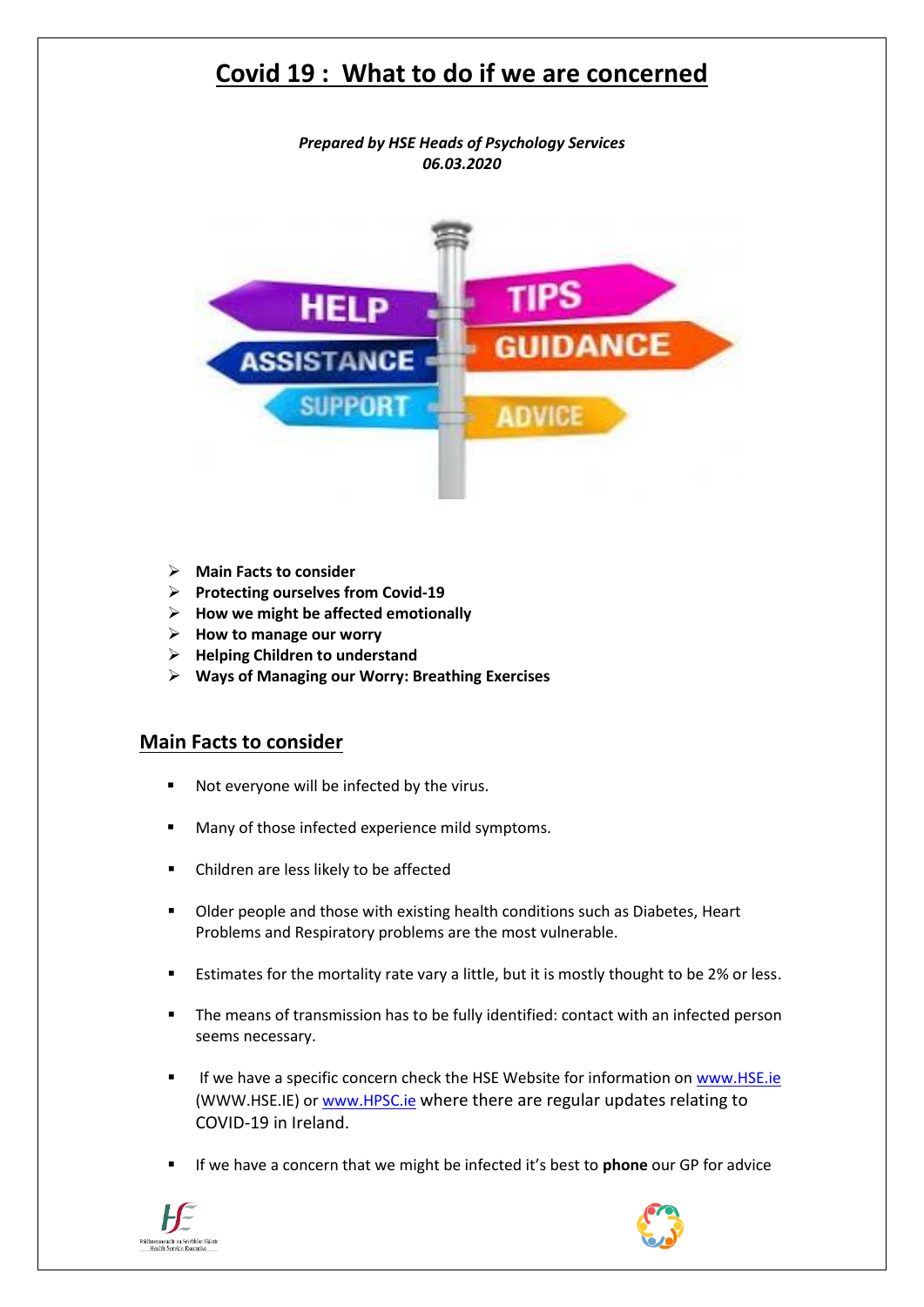### **Protecting ourselves from Covid- 19 - What we need to do:**

- **Wash our hands properly and regularly**
- **Cover our mouth and nose with a tissue or sleeve when we cough and sneeze.**
- **Put used tissues into a bin and wash our hands well**
- **Avoid people who are coughing and sneezing where possible**
- **Clean and disinfect frequently touched objects and surfaces**
- **Follow the travel advice from the Department of Foreign Affairs**

## **How we might be affected emotionally**

With Covid 19 we are all experiencing a new and challenging event. We may find ourselves worried to some extent, some more, some less. Not everybody will experience it in the same way. It is the uncertainty that generates fear and the absence of control.

Our response will be a normal reaction to something we are not used to. This response is likely to be a part in our lives for the next days/weeks.

In time, it will pass.

We may notice some of the following:

- Feeling on edge more than we are accustomed to
- Finding ourselves checking for symptoms, both in ourselves and others
- Becoming irritable more easily.
- We may feel insecure and it may even be a little difficult to settle ourselves
- Fearing that normal aches and pains might be the virus
- Have difficulties sleeping
- Find it difficult to stop ourselves thinking of the worst.

#### **How to manage our worry**

#### **1. Social Media and Facts**

We need to be aware that a lot of what is on social media is opinion, not fact.

In social media people may be talking about their worries and beliefs - we don't need to make them ours. Too much time on Social Media may only be increasing our worries- we could consider limiting our social media usage and just check the HSE websites (listed above) for information.

A lot of the information we are receiving is coming from a global perspective: it is best for us to refer to what is happening in our own country and locality.

When we are worried we can often focus on a worst case scenario: it is best to focus on facts. If we are concerned about something it is best to check it out to see if it is factual.

Fear can be as contagious as the Covid-19 virus -so the challenge is to get a balanced perspective.



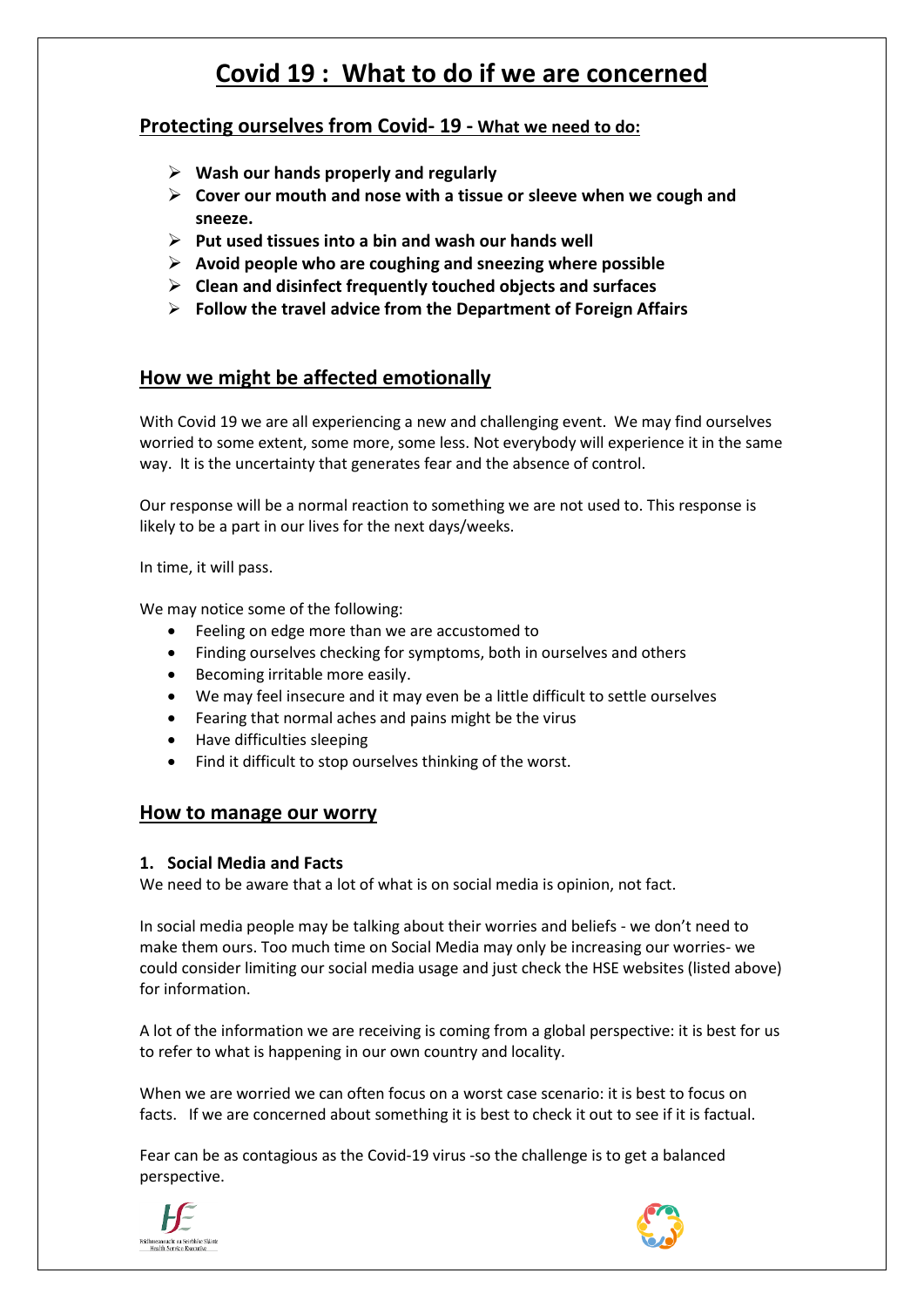### **2. Managing what is within our control**

Feeling worried is a normal reaction to something that feels threatening. We are human beings and when we feel under threat our survival instincts kick in so we might spend time thinking about the dangers. The key is to accept these thoughts as a normal response and let them pass.

We may find ourselves blaming others for the situation, while this may be natural, it is also unfair and could risk stigmatizing people.

Facing any risk and keeping it in perspective will be helpful. Each year we face the risks from influenza and other transmissible diseases. For most of us, we have got used to this and carry on as normal.

If it becomes necessary, making a plan to prepare for the needs of our families will help us to 'park' the worries and get back to what we are doing in the present moment.

If advised by the HSE, taking any necessary steps will help us to feel responsible and more in control. We will know that we are doing our best to look after ourselves, our families/friends and our community.

#### **3. Take a Breath**

Practicing a breathing exercise will help to soothe our body and become more settled. See the breathing exercises at the end of this article.

#### **4. Staying in the present moment**

What do you normally do for relaxation? If possible it would be good if we do things that help us relax e.g. walk, read a book.

If we have experience of Mindfulness, Yoga or Pilates we can also use it help to relax our body. Mindfulness simply means that we focus closely on the present moment.

#### **5. Keeping our routines and good self-care**

It's best if we maintain a normal routine and regular structure in our lives as far as possible and in line with HSE advice.

It's best to talk about our concerns to family and friends.

We would be best avoiding excess alcohol, recreational drugs, caffeine and nicotine.

We should try to balance activity with rest as best as we can. We will do better if we get enough sleep.

We should try to eat regular healthy meals.

If possible, it would be good if we find a way to engage in activities that are fun.



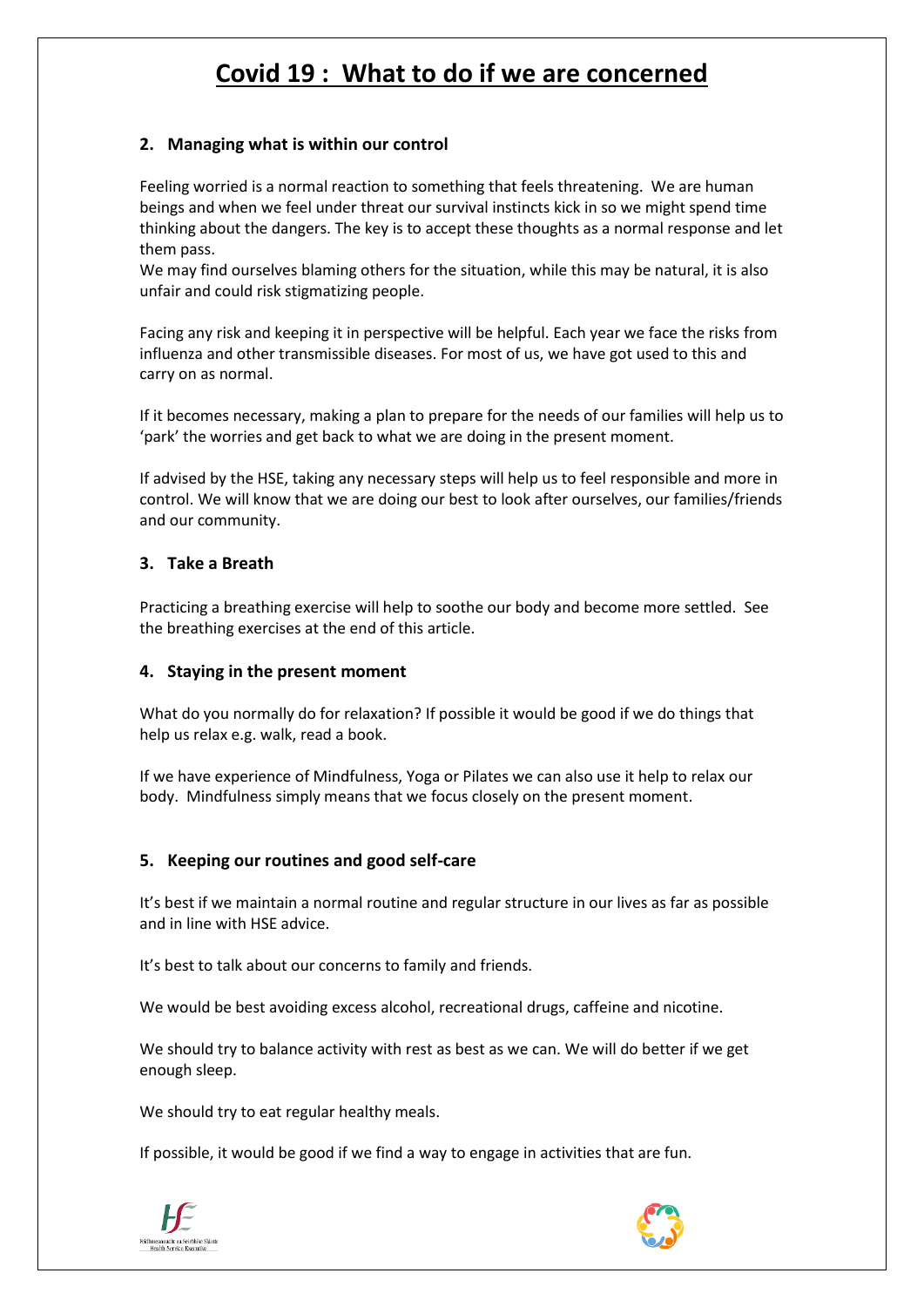### **Helping children and teenagers to understand:**

Children and Teenagers will often take a lead from us in terms of how we respond to events, so it is important that we are not overly worried or anxious in their presence.

Every child is different and we know our children best so we need to trust our own judgment as to what will be best for any individual child.

Children will pick up on things differently at different ages, so as parents we need to tailor our approach.

**Younger children** do not need to be exposed to a lot of news/ concerning conversations. Think about protecting their time to play freely. We do, however need to take some time with children to find out what they already know from the news or from other children.

They may have questions about what they have heard which could be anything from 'it's a bug like a bad cold' to 'are we all going to die?' We need to really tune into what the child is feeling and show them than we understand them: 'I get the feeling that this is really scary for you?' Allowing our children to talk about their fears and letting them know we understand will make them feel much more connected and secure.

We can use a calm voice and let young children know that this virus is like a tummy bug or a 'flu and some people will catch it. We can reassure all children that lots of countries are working hard together to stop it spreading. In this way we are letting the child know that there is a new challenge out there but that everyone is working together to be sensible and help each other.

We can talk with children about good ways that they can help to stop the virus. With younger children we can make hand-washing a game: 'who can make the biggest bubbles?' or 'Wash hands while we sing Happy Birthday twice!' Encouraging use of tissues and 'sleeve sneezes' followed by hand washing will be an important habit for us to teach.

If some schools are closing, it helps children if we can frame this positively: 'There are lots of bugs going around so they are going to give the school a really good clean'. Try to help the child see how time at home could be fun and, if it looks likely to happen, we can prepare with about how we might use the time positively.

**Teenagers** are more likely to be accessing social media so negotiating less time focussed on Covid-19 on social media for a teenager who is overly worrying may be a useful way to help them get things in perspective. At the same time, they may be getting positive support from their friends and, if schools have closed, their access to some fun with friends through social media will be important.

Creating the space to really listen to them and understand how they are feeling will be extra important at this time. Having a frank discussion with them could help them sift fears from facts.